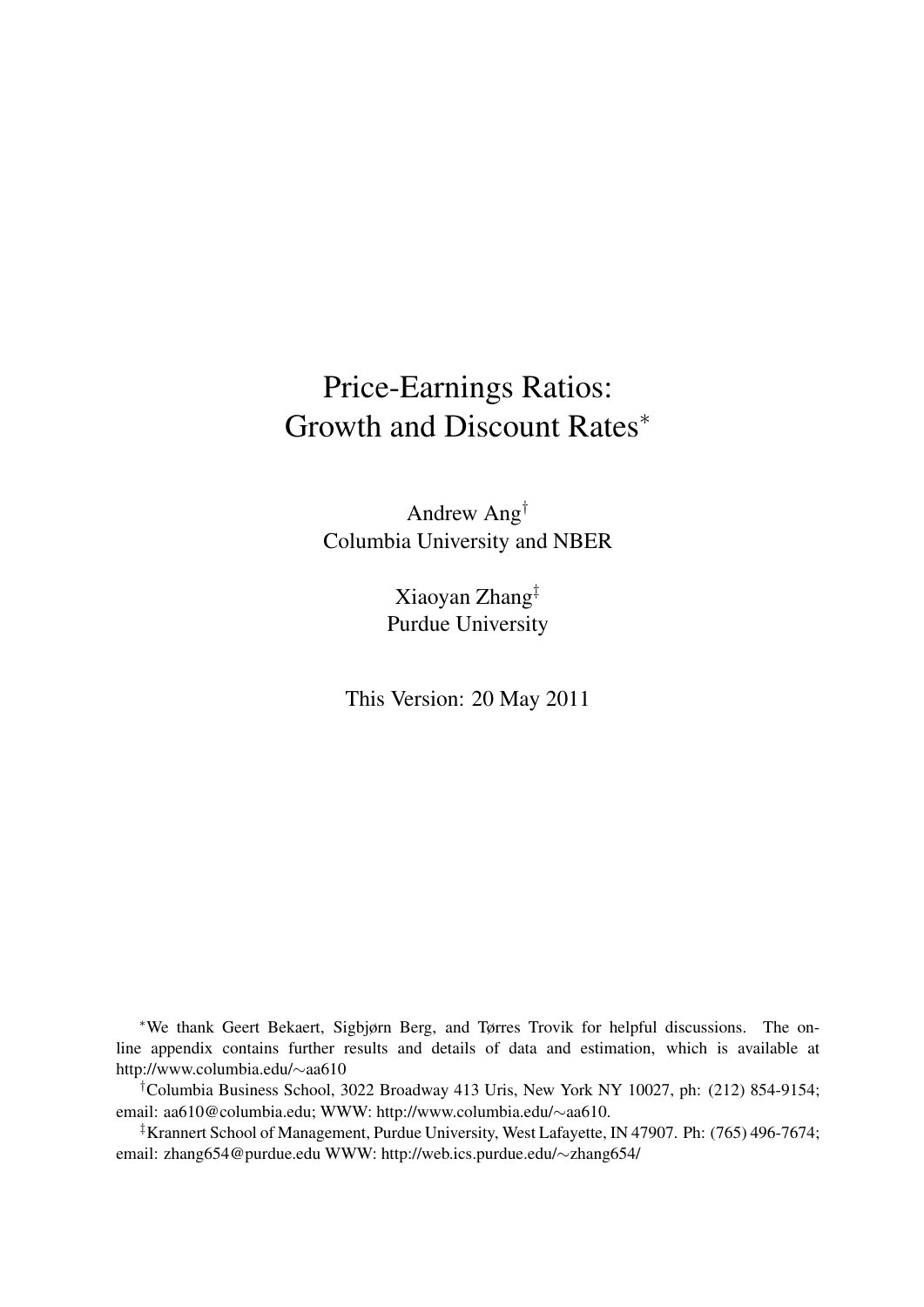#### Abstract

Movements in price-earnings ratios reflect variation in discount rates and changes in growth opportunities. We decompose market-level price-earnings ratios into a no-growth component, which depends only on future discount rates, and a growth component, the Present Value of Growth Opportunities (PVGO). We value both components allowing for time-varying risk-free rates, predictable cashflows, stochastic payout ratios, and changing discount rates. While implied discount rates exhibit significant time variation, growth opportunities account for approximately 95% of the variation and 80% of the level of price-earnings ratios.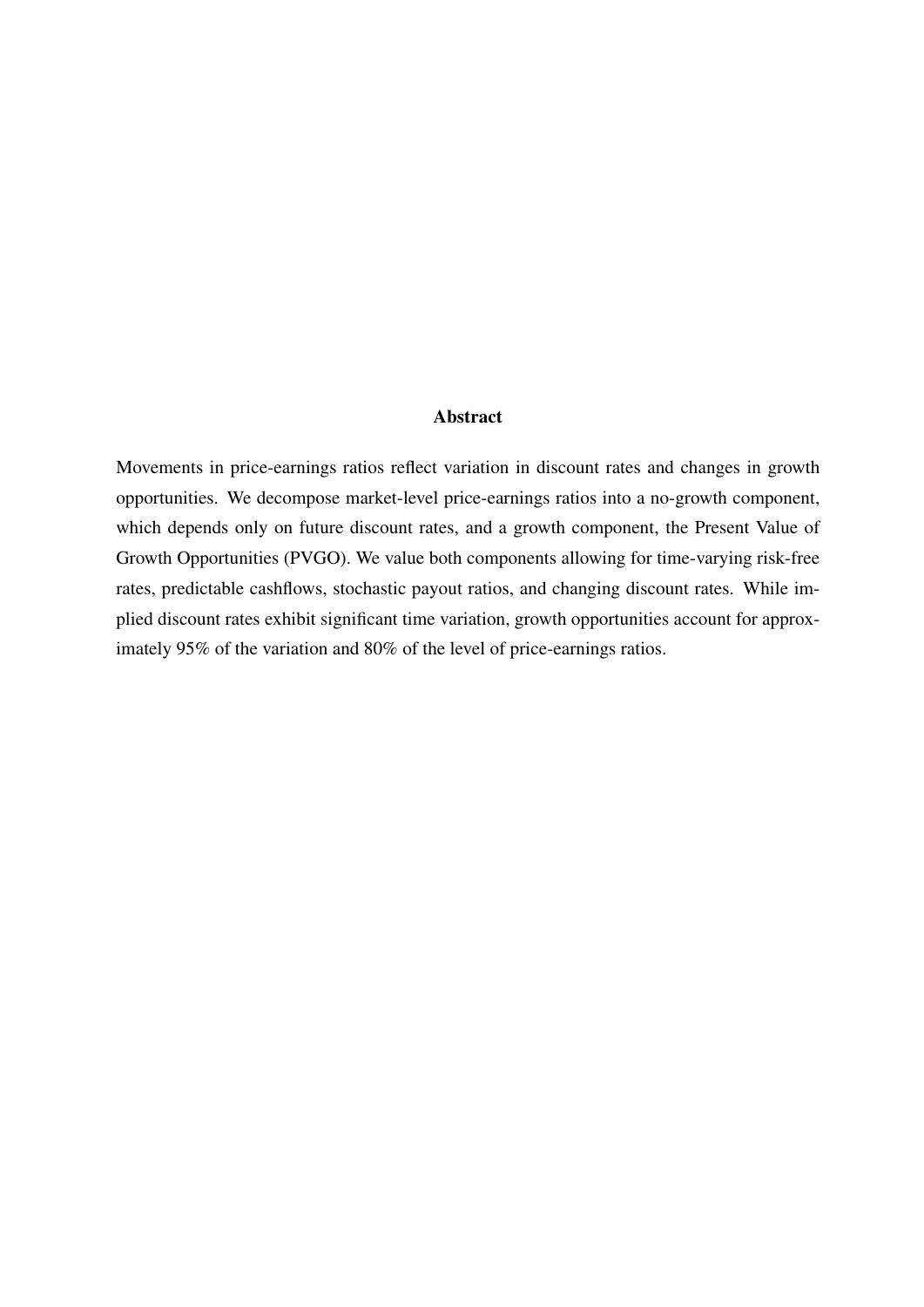### 1 Introduction

In a present value model, movements in price-earnings (PE) ratios must reflect variation in discount rates, which embed risk premiums, and growth opportunities, which involve the cashflow and earnings generating capacity of firm investments.<sup>1</sup> We decompose PE ratios into a no-growth value, which is defined to be the perpetuity value of future earnings that are held constant with full payout of earnings, and the Present Value of Growth Opportunities (PVGO), which is the value of the stock in excess of the no-growth value, using a dynamic model which accounts for time-varying risk premiums and stochastic growth opportunities.

Importantly, we take into account a stochastic investment opportunity set with time-varying growth and discount rates. PE ratios can be high not only because growth opportunities are perceived to be favorable, they can also be high if expected returns are low. For example, during the late 1990s and early 2000s PE ratios were very high. This could be due to high prices incorporating large growth opportunities, but Jagannathan, McGrattan and Scherbina (2001) and Claus and Thomas (2001), among others, argue that during this time, discount rates were low. In contrast to our no-growth and PVGO decompositions in which both discount rates and growth rates are stochastic, in the standard "MBA" decompositions of no-growth and PVGO components discount rates and growth rates are constant. Other standard analysis in industry, such as the ratio of the PE to growth (often called the PEG ratio) implicitly assigns all variation in PE ratios to growth opportunities because it does not allow for time-varying discount rates.

We apply the model to the market-level PE ratio, as measured by the S&P500 index. We find that discount rates exhibit large variation: 27.5% of the variation in total returns is due to persistent, time-varying expected return components. However, while the variation of discount rates is large, most of the variation of PE ratios reflects growth components. No-growth components account for 20.7%, on average, of the level of the PE ratio and the remainder, 79.3%, is due to growth, or PVGO, components. Over 95% of the variation of PE ratios is due to time variation in growth opportunities.

## 2 Static Case

It is instructive to first consider the standard decomposition of a PE ratio into no-growth and growth components typically done in MBA-level finance classes. This exposition is adapted

<sup>&</sup>lt;sup>1</sup> This decomposes the value of a firm into the value of assets in place plus real options, or growth opportunities. This decomposition was recognized as early as Miller and Modigliani (1961).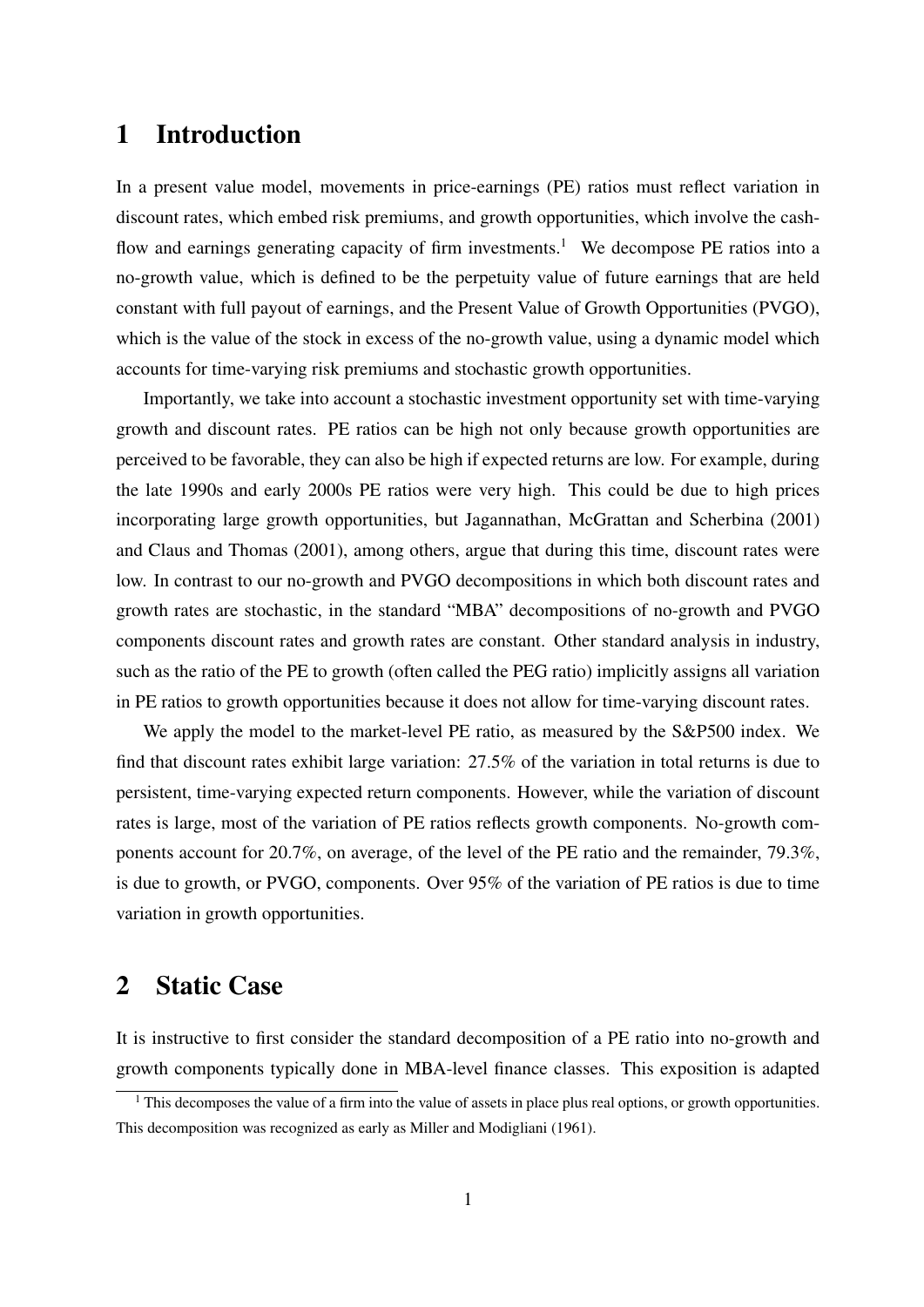from Bodie, Kane and Marcus (2009, p597). Suppose that earnings grow at rate *g*, the discount rate is  $\delta$ , and the payout ratio is denoted by *po*. The value of equity, *P*, is then given by

$$
P = \frac{EA \cdot po}{\delta - g} = \frac{EA \cdot po}{\delta - g},\tag{1}
$$

where *EA* is expected earnings next year. The PE ratio,  $PE = P/EA$ , is then simply

$$
PE = \frac{P}{EA} = \frac{po}{\delta - g}.
$$
\n(2)

We decompose the market value, *P*, into a no-growth and growth component. The latter is called the present value of growth opportunities (PVGO). The no-growth value is defined as the present value of future earnings with no growth (so  $q = 0$  and  $po = 1$ ):

$$
P^{ng} = \frac{EA}{\delta}.\tag{3}
$$

The growth component is defined as the remainder:

$$
PVGO = \frac{EA \cdot po}{\delta - g} - \frac{EA}{\delta} = \frac{EA \cdot (g - (1 - po)\delta)}{r(r - g)},\tag{4}
$$

and the two sum up to the total market value:

$$
P = P^{ng} + PVGO.
$$

While the decomposition of firm value into no-growth and PVGO components is important because, by definition, the no-growth component involves only discount rates, and the PVGO component involves both discount rate and cashflow growth effects. Understanding which component dominates gives insight into what drives PE ratios. However, the static case cannot be used to decompose PE ratios into no-growth and PVGO values over time because it assumes that earnings growth,  $q$ , discount rates,  $\delta$ , and payout ratios,  $p_0$ , remain constant over time. Clearly, this is not true. Thus, to examine no-growth and PVGO values of PE ratios, we need to build a dynamic model.

## 3 The Dynamic Model

We make two changes to the static case to handle time-varying investment opportunities. First, we put "*t*" subscripts on the variables indicating that they change over time. Second, for analytical tractability we work in log returns, log growth rates, and log payout ratios. We define the discount rate,  $\delta_t$  as

$$
\delta_t = \ln \mathcal{E}_t[(P_{t+1} + D_{t+1})/P_t],\tag{5}
$$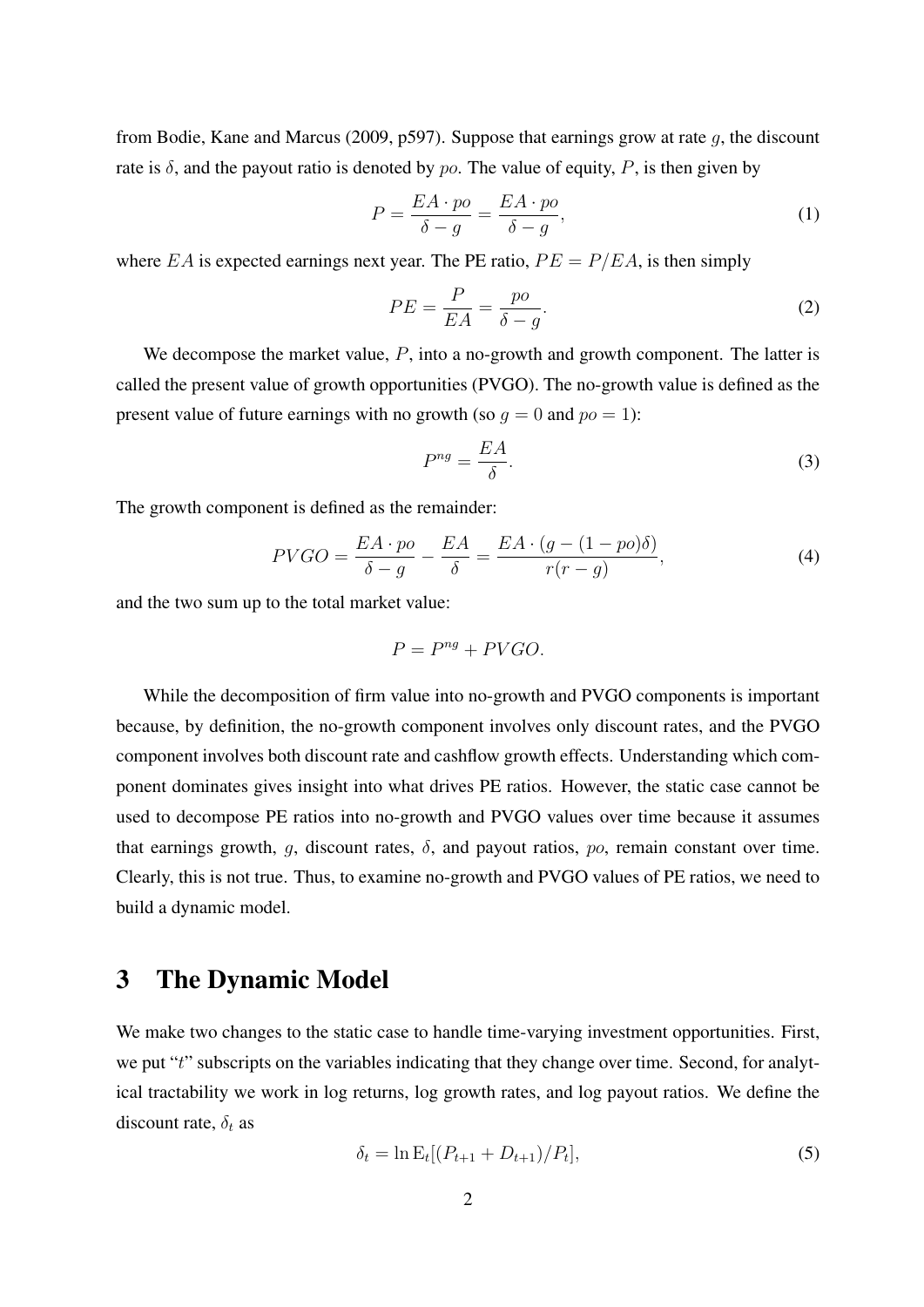where  $P_t$  is the equity price at time  $t$  and  $D_t$  is the dividend at time  $t$ . Earnings growth is defined as

$$
g_t = \ln\left(\frac{EA_t}{EA_{t-1}}\right),\tag{6}
$$

where  $EA_t$  is earnings at time *t*. Finally, the log payout ratio,  $po_t$ , is given by

$$
po_t = \ln\left(\frac{D_t}{EA_t}\right). \tag{7}
$$

In this notation, if  $\delta_t = \bar{\delta}$ ,  $g_t = \bar{g}$ , and  $po_t = \bar{po}$  were all constant, then the familiar PE ratio in equation (2) written in simple growth rates or returns would be given by

$$
\frac{P}{EA} = \frac{\exp(\overline{po})}{\exp(\overline{\delta} - \overline{g}) - 1}.
$$

#### 3.1 Factors

We specify factors,  $X_t$ , which drive price-earnings ratios. The first three factors in  $X_t$  are the risk-free rate  $r_t^f$  $t_t$ , earnings growth  $g_t$ , and the payout ratio,  $p_{0t}$ . We also include two other variables which predict returns: the growth rate of industrial production, *ip<sup>t</sup>* , and term spreads, *term<sup>t</sup>* . We select these variables after searching for variables which on their own forecast either total returns, or earnings growth, or both. We also include a latent factor, *f<sup>t</sup>* , which captures variation in expected returns not accounted for by the observable factors. We specify the latent factor,  $f_t$ , to be orthogonal to the other factors. Thus,  $X_t = (r_t^f \ g_t \ po_t \ ip_t \ term_t \ f_t)'$ .

We assume that the state variables  $X_t$  follow a VAR(1):

$$
X_{t+1} = \mu + \Phi X_t + \Sigma \varepsilon_{t+1},\tag{8}
$$

where  $\varepsilon_t \sim$  iid  $N(0, I)$ . The companion form,  $\Phi$ , allows earnings growth and payout ratios to be predictable both by past earnings growth and payout ratios and other macro variables. The long-run risk model of Bansal and Yaron (2004) incorporates a highly persistent factor in the conditional mean of cashflows. Our model accomplishes the same effect by including persistent variables in *X<sup>t</sup>* , especially the risk-free rate and payout ratio which are both highly autocorrelated.

To complete the model, we assume that discount rates,  $\delta_t$ , are a linear function of state variables *X<sup>t</sup>* :

$$
\delta_t = \delta_0 + \delta'_1 X_t. \tag{9}
$$

The specification (9) nests the special cases of constant total expected returns by setting  $\delta_1 = 0$ and the general case of time-varying discount rates when  $\delta_1 \neq 0$ . Since  $f_t$  is latent, we place a unit coefficient in  $\delta_1$  corresponding to  $f_t$  for identification.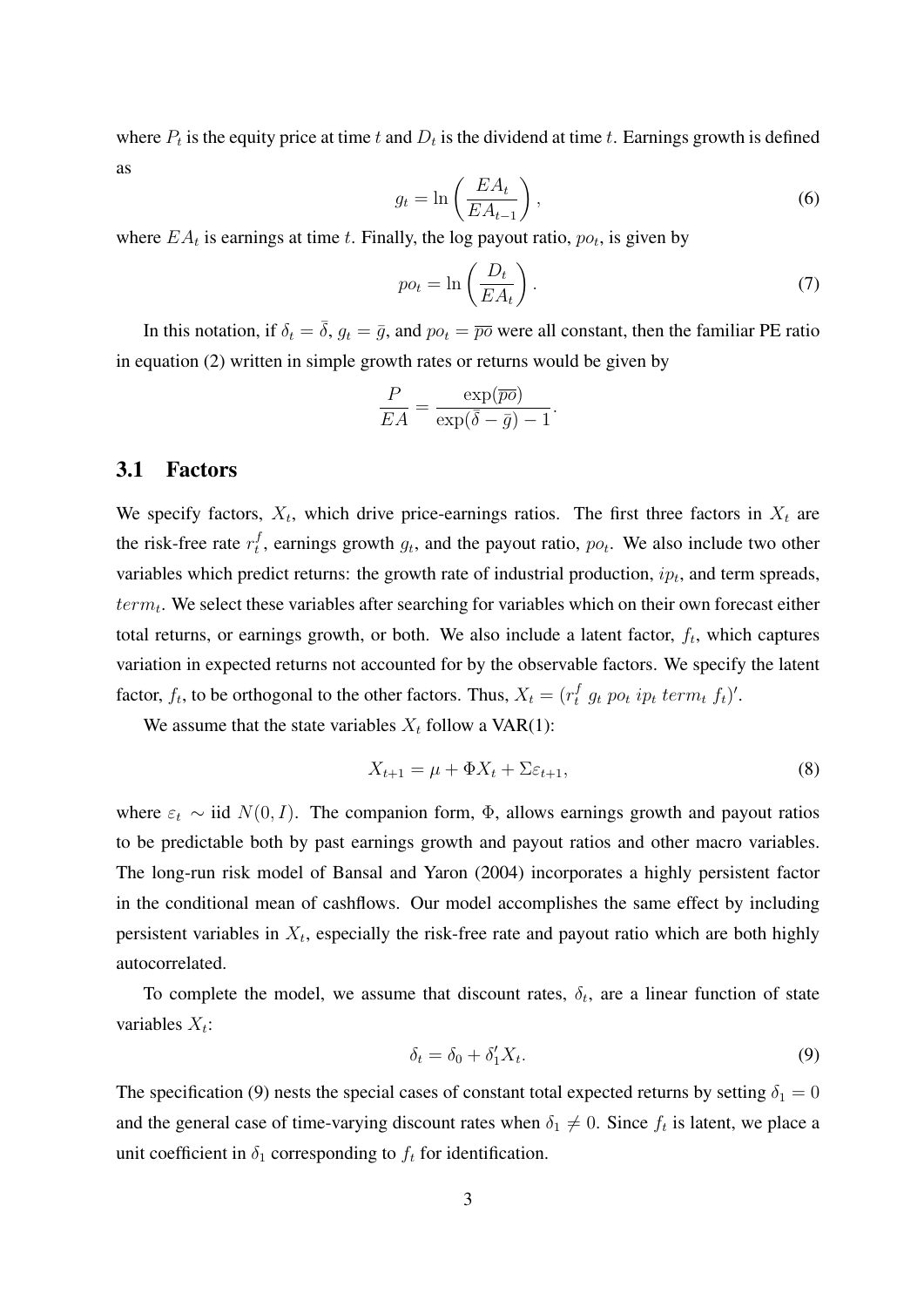### 3.2 The Dynamic Price-Earnings Ratio

Under assumptions (8) and (9), the dynamic PE ratio can be written as

$$
PE_t = \sum_{i=1}^{\infty} \exp(a_i + b'_i X_t).
$$
 (10)

The coefficients  $a_i$  and  $b_i$  are given in the Appendix.<sup>2</sup>

Our model of the PE ratio belongs to an asset pricing literature that builds dynamic valuation models. The approaches of Campbell and Shiller (1988a) and Vuolteenaho (2002) to model price-dividend and PE ratios, respectively, require log-linearization assumptions. In contrast, our model produces analytically tractable solutions for PE ratios. Recently, Bekaert, Engstrom and Grenadier (2010) and van Binsbergen and Koijen (2010) examine dynamic pricedividend ratios in models with closed-form solutions, but not price-earnings ratios. Our model is more related to the analytical dynamic earnings models of Ang and Liu (2001) and Bakshi and Chen (2005), where cashflows are predictable and discount rates vary over time. However, Ang and Liu (2001) model price-to-book ratios instead of PE ratios and Bakshi and Chen's (2005) model of the PE ratio requires the payout ratio to be constant.

### 3.3 Growth and No-Growth Components

The no-growth PE ratio has the interpretation of a perpetuity, where at each time a unit cashflow is discounted by the cumulated market discount rates prevailing up until that time. In the full PE in equation (10), growth occurs by ploughing back earnings into the firm. In the no-growth PE, earnings are fully paid out and consequently the payout ratio does not directly influence the no-growth PE value. However, the payout ratio is not irrelevant in the no-growth PE because the payout ratio is a state variable and its dynamics are allowed to influence future earnings through  $\Phi$  in the VAR.

The no-growth price earnings ratio,  $PE_t^{ng}$ , where earnings growth is everywhere zero and the payout ratio is equal to one, can be written as

$$
PE_t^{ng} = \sum_{i=1}^{\infty} \exp(a_i^* + b_i^{*'} X_t), \tag{11}
$$

where  $a_i^*$  and  $b_i^*$  are given in the Appendix.

We define the present value of growth opportunities (PVGO) as the difference between the PE ratio, which incorporates growth, and the no-growth PE:

$$
PE_t = PE_t^{ng} + PVGO_t.
$$

 $^{2}$  A full derivation is available in the online Appendix.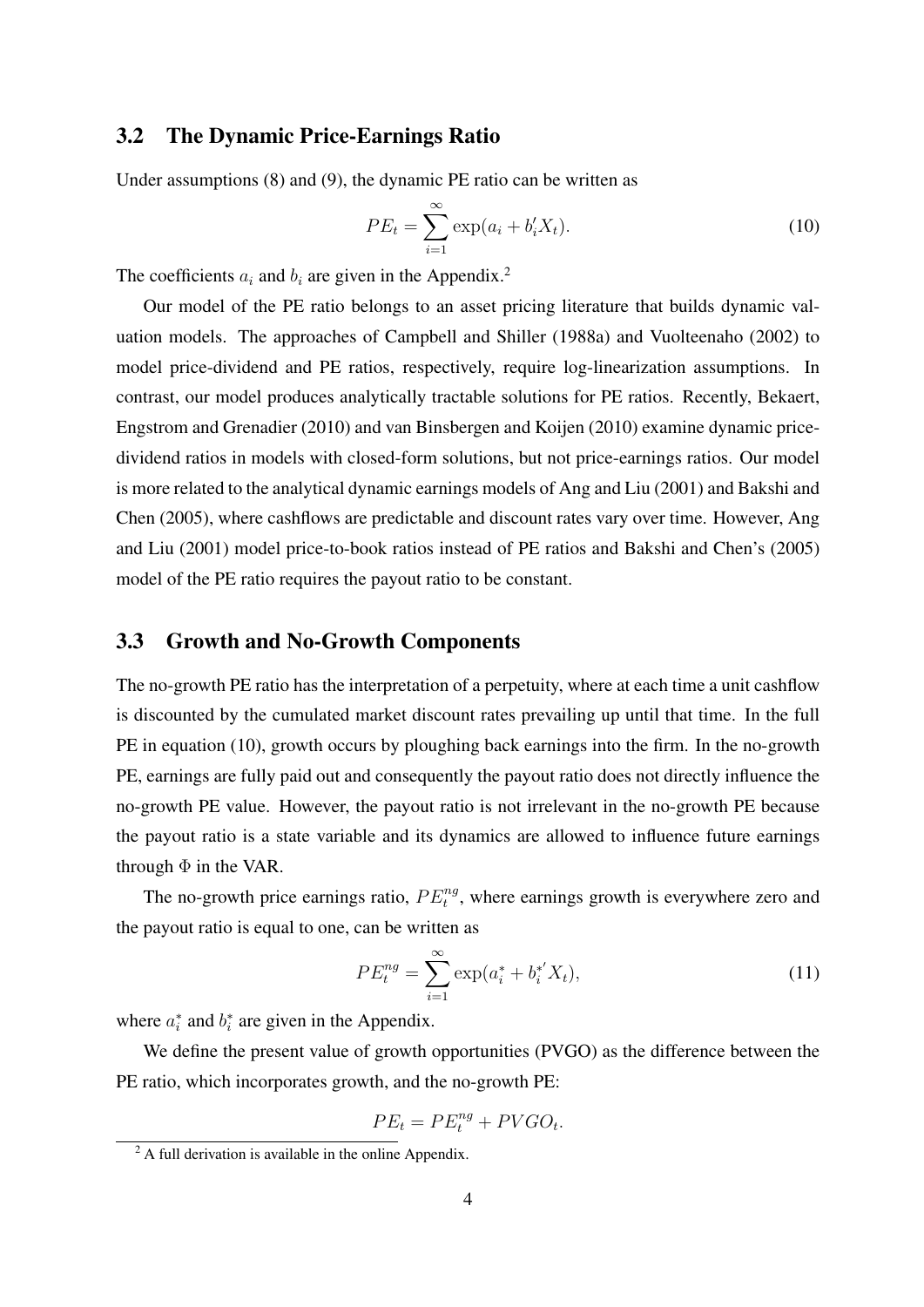## 4 Empirical Results

#### 4.1 Data

We take data on dividend yields, PE ratios, price returns (capital gain only), and total returns (capital gain and dividends) on the S&P 500 index over 1953:Q1 to 2009:Q4. The Appendix describes the data in more detail.

The top panel of Figure 1 plots the log index of the S&P500 total return index. The decline during the mid-1970s recession, the strong bull market of the 1990s, the decline after the tech bubble in the early 2000s, and the drop due to the recent financial crisis over 2008-9 are clearly visible. The middle panel graphs the PE ratio. The PE ratio averages 18.5 over the sample. The PE ratio suddenly increases in 2008:Q4 to 60.7 and reaches a peak of 122 in 2009:Q2. At the end of the sample 2009:Q4, the PE comes down to 21.9. The large increase in PE ratios over 2008:Q4-2009:Q3 is due to large, negative reported earnings in 2008:Q4 during the financial crisis. This causes the moving four-quarter average of earnings to sharply decrease. While prices declined over the financial crisis, there was an even greater decrease in earnings reported during this time, causing the increase in PE ratios. The last panel of Figure 1 reports S&P500 dividend yields, which reach a low during the end of the bull market in 2000.

### 4.2 Estimation Results

Table 1 reports the parameter estimates of the model. The two most significant predictors of the discount rate are earnings growth, with a coefficient of 0.38, and industrial production with a coefficient of -1.28. The estimated VAR parameters show that all factors are highly persistent and this persistence dominates: no other factor Granger-causes risk-free rates, earnings growth, or payout ratios except the variables themselves.<sup>3</sup>

We plot the estimated discount rate in Figure 2. The full discount rate is plotted in the black solid line and we overlay the implied discount rate without the *f<sup>t</sup>* factor in the red dashed line. The two discount rates have a 0.91 correlation. Thus, the observable factors capture most of the variation in expected returns. Without the latent factor, the observable factors  $z_t$  =  $(r_t^f g_t p_{0t}$  *ip<sub>t</sub> term<sub>t</sub>*) account for 18.0% of the variance of total returns and adding the latent factor brings the proportion up to 27.5%.

Figure 2 shows that discount rates declined noticeably over the 1990s from 14.5% in 1991:Q1 to -14.5% in 2002:Q1. The latter corresponded to then an all-time high of the PE in the sample

<sup>&</sup>lt;sup>3</sup> Estimation of the model is discussed in the online appendix.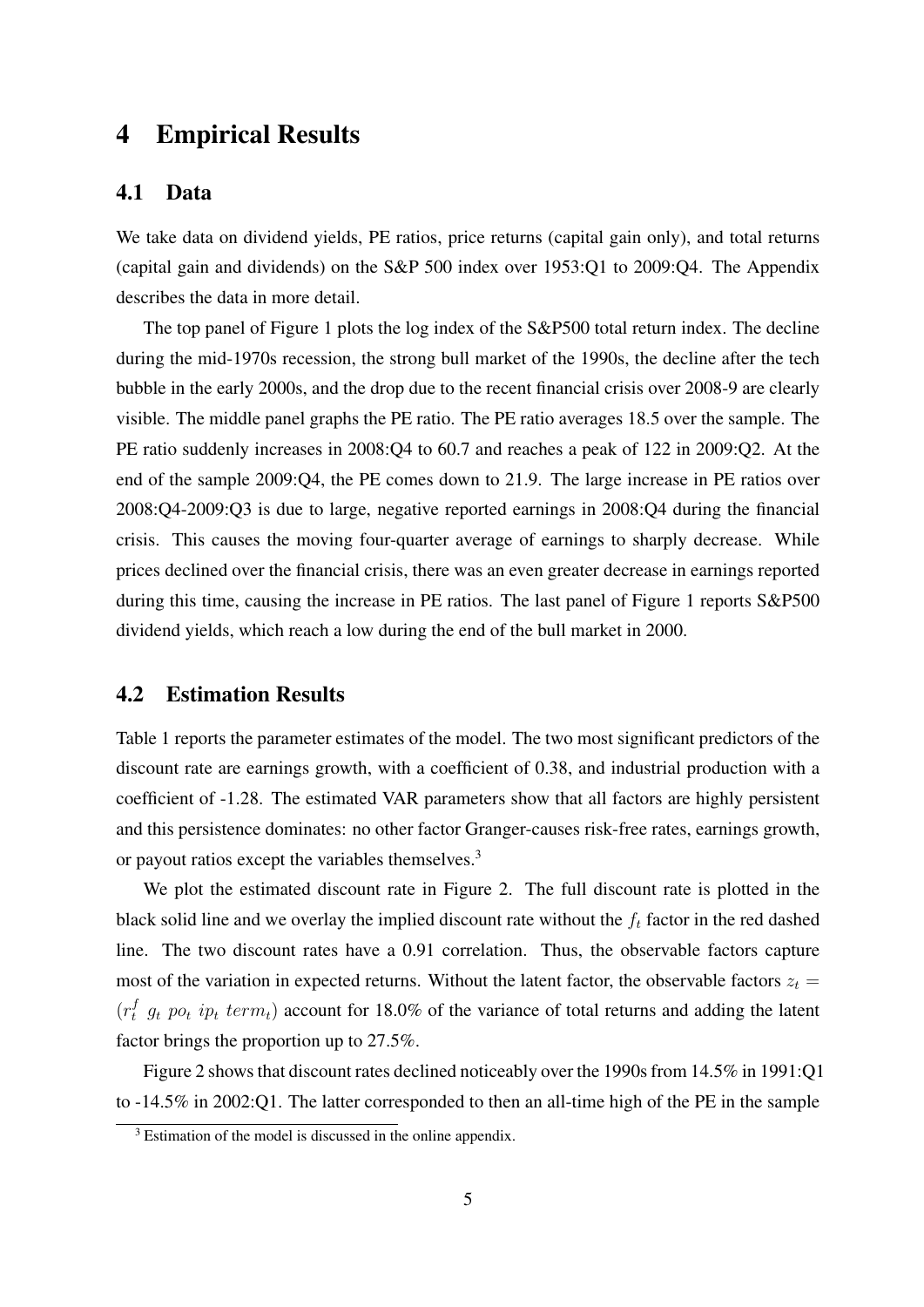of 46.5. The latent factor is very negative during this time – the model explains the high PE by estimating very low discount rates. Recently during the financial crisis, discount rates are again negative. For example, in 2008:Q4 the discount rate is -16.3%. This is the quarter with pronounced negative reported earnings and the PE starts to increase to 60.7 at this time due to the low earnings relative to market values. The model again explains the high PE with a low discount rate. The low discount rates at this time are caused by the large decrease in earnings growth. Note that returns over 2008-9 during the financial crisis were very low.

### 4.3 Drivers of the PE Ratio

In Table 2, we report variance decompositions of the PE ratio. We compute the variance of the PE implied by the model through the sample where the factor  $z$  is held constant at its unconditional mean,  $var_z(PE)$ . The variance decomposition due to factor *z* is given by 1 *−* var*z*(*P E*)*/*var(*P E*), where var(*P E*) is the variance of the PE ratio in data. These decompositions do not sum to one because the factors are correlated. Table 2 shows that the macro variables play a large role in explaining the dynamics of PE ratios. Risk-free rates, earnings growth, and payout ratios explain 18%, 38%, and 70%, respectively, of the variance of PE ratios. The variance attribution for industrial production is negative because turning off industrial production results in more volatile discount rates, and greater volatility of PE ratios. The latent factor, f, plays an important role in matching PE ratios with a variance attribution of 71%. This is consistent with Figure 2 where there are some occasionally pronounced differences between discount rates produced only with macro variables and discount rates estimated with the latent factor.

#### 4.4 Growth and No-Growth Decompositions

Figure 3 plots the no-growth components in the dashed red line together with the PE in data shown in the blue solid line. Most of the variation of the PE ratio is due to growth components. The average no-growth PE defined in equation (11) is 3.8 compared to an average PE ratio in data of 18.5. Thus, no-growth components account for, on average, 20.7% of the PE ratio and most of the level of the total PE is due to the PVGO. The no-growth component is remarkably constant and has a volatility of 0.853 compared to a volatility of 12.7 for the PE ratio. Figure 3 clearly shows that the no-growth value is relatively constant. A variance decomposition of the PE ratio is: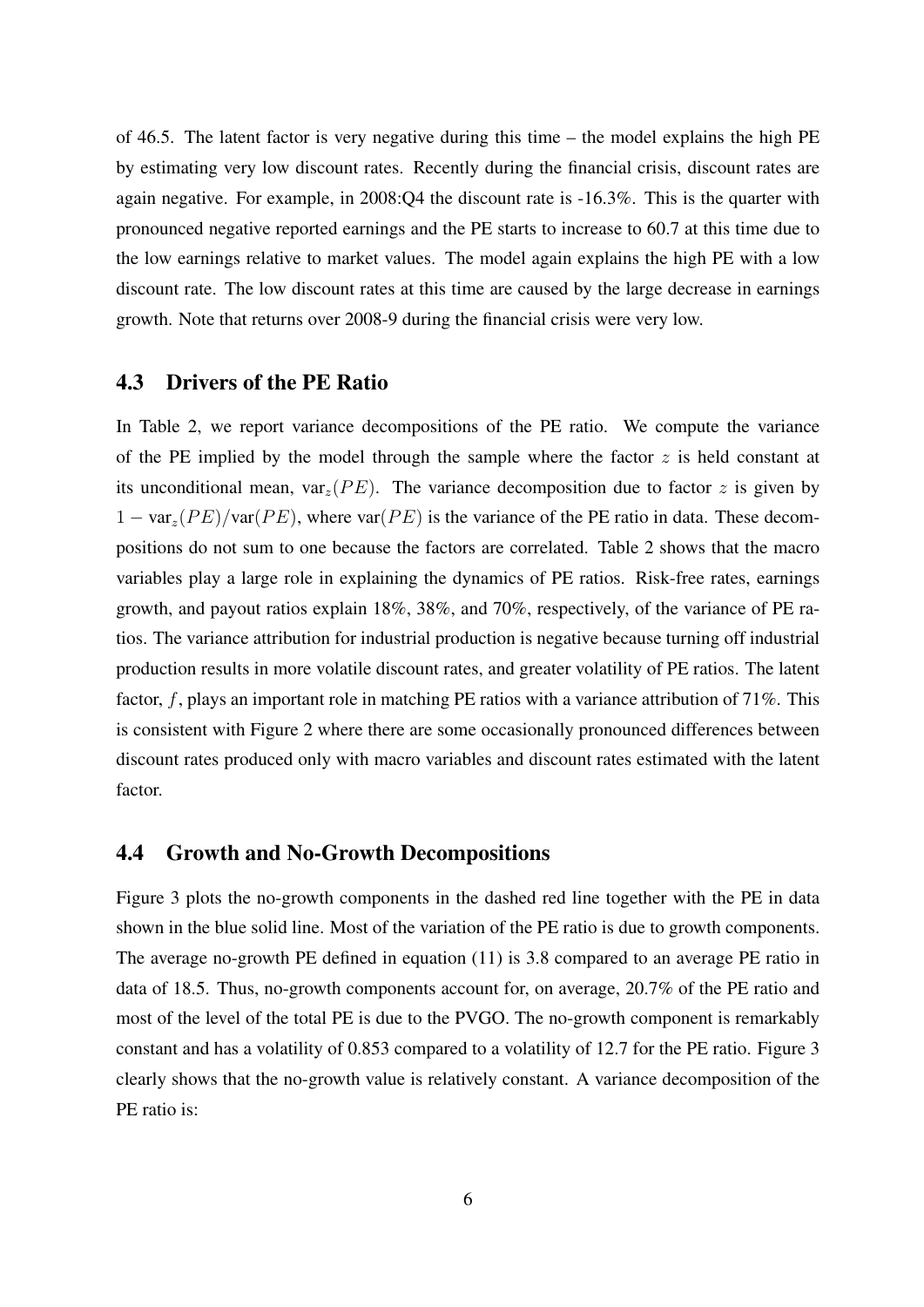$$
var(PE_t) = var(PE_t^{ng}) + var(PVGO_t) + 2cov(PE_t^{ng}, PVGO_t)
$$
  
100% 0.5% 94.8% 4.7%

Thus, 95% of price-earnings variation is explained by growth components or the PVGO term. The perpetuity value of no-growth is relatively constant because discount rates are highly meanreverting: the year-on-year autocorrelation of discount rates over the sample is 0.34. Thus, the discounted earnings in the no-growth PE rapidly mean-revert to their long-term average.

In Table 3, we report various correlations of the no-growth and PVGO PEs. The no-growth and PVGO components have a correlation of 0.36, but this correlation has only a small effect on total PE variation because of the low volatility of no-growth PE values. Thus, most of the variation of the total PE is due to growth opportunities and, not surprisingly, the PVGO PE and the total PE are highly correlated at 0.998. Both the growth PE and the total PE decrease when risk-free rates and earnings growth increase. The latter correlation is particularly strong at -0.766. High earnings growth by itself increases earnings, which is the denominator of the PE ratio, and causes PE ratios to decrease resulting in the high negative correlation between earnings growth and PE ratios. But, there is another discount rate effect because high earnings growth causes discount rates to significantly increase (see Table 1). This also causes PE ratios to decrease. High payout ratios, as expected, are positively correlated with PE ratios at 0.713. Finally, the latent factor *f* is negatively correlated with PE ratios because it is only a discount rate factor: by construction PE ratios are high when *f* is low.

# 5 Conclusion

We decompose price-earnings (PE) ratios into a no-growth component, which is the perpetuity value of future earnings that are held constant with full payout, and a present value of growth opportunities (PVGO) component, which reflects the growth opportunities and real options a firm has to invest in the future. Both components are valued under a dynamic stochastic environment where risk premiums and earnings growth are stochastic. We find that although discount rates exhibit significant variation, discount rates are highly mean-reverting. This causes the nogrowth value of earnings to exhibit relatively little volatility. The PVGO component dominates and accounts for the bulk of the level and variation of PE ratios in data: approximately 80% of the level and 95% of the variance of PE ratios is due to time-varying growth opportunities.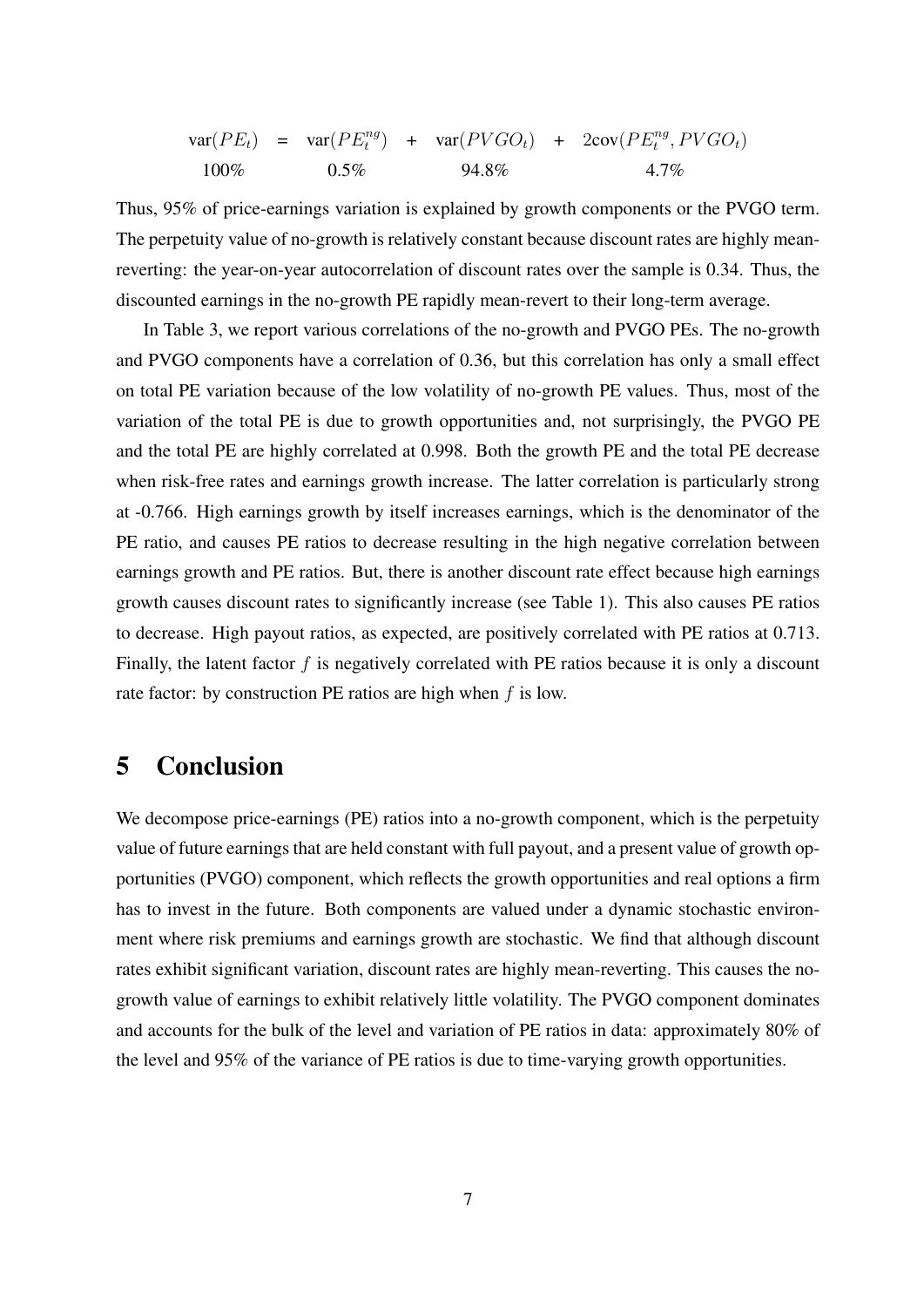# Appendix

### A Full and No-Growth Price-Earnings Ratios

All formulae are derived in the online Appendix.

The coefficients  $a_i$  and  $b_i$  for the PE ratio in equation (10) are given by

$$
a_{i+1} = -\delta_0 + a_i + (e_2 + b_i)' \mu + \frac{1}{2} (e_2 + b_i)' \Sigma \Sigma' (e_2 + b_i)
$$
  
\n
$$
b_{i+1} = -\delta_1 + \Phi'(e_2 + b_i), \qquad (A-1)
$$

where  $e_n$  is a vector of zero's with a 1 in the *n*th position. The initial conditions are  $a_1 = -\delta_0 + (e_2 + e_3)' \mu +$  $\frac{1}{2}(e_2 + e_3)'\Sigma\Sigma'(e_2 + e_3)$  and  $b_1 = -\delta_1 + \Phi'(e_2 + e_3)$ .

The coefficients in the no-growth price-earnings ratio,  $PE_t^{ng}$ , in equation (11) are given by

$$
a_{i+1}^* = -\delta_0 + a_i^* + b_i^{*'} \mu + \frac{1}{2} b_i^{*'} \Sigma \Sigma' b_i^*
$$
  
\n
$$
b_{i+1}^* = -\delta_1 + \Phi' b_i^*,
$$
 (A-2)

where  $a_i^*$  and  $b_i^*$  have initial values  $a_1^* = -\delta_0$  and  $b_1^* = -\delta_1$ .

### B Data

The PE ratio defined by S&P is the market value at time *t* divided by trailing 12-month earnings reported from *t* to  $t - 1$ . To back out earnings growth from PE ratios we use the transformation:

$$
\exp(g_{t+1}) = \frac{EA_{t+1}}{EA_t} = \frac{PE_t}{PE_{t+1}} \cdot \frac{P_{t+1}}{P_t},\tag{B-1}
$$

where  $P_{t+1}/P_t$  is the price gain (capital gain) on the market from *t* to  $t+1$ .

The dividend yield reported by S&P is also constructed using trailing 12-month summed dividends. We compute the log payout ratio using the ratio of the dividend yield,  $d\dot{y}_t = D_t/P_t$  to the inverse PE ratio:

$$
\exp(po_t) = \frac{dy_t}{1/PE_t} = \frac{D_t}{EA_t}
$$
\n(B-2)

For risk-free rates,  $r_t^f$ , we use one-year zero coupon yields expressed as a log return, which are obtained from the Fama CRSP bond files. For macro variables, we express industrial production growth (*ip*) as a log year-on-year growth rate where the industrial production index is from the St. Louis Federal Reserve. We define the term spread (*term*) as the difference in annual yields between 10-year and 1-year government bonds, which are obtained from CRSP, and the credit spread (*credit*) as the difference in annual yields between Baa-rated and Aaa-rated corporate bonds, which are obtained from the St Louis Federal Reserve.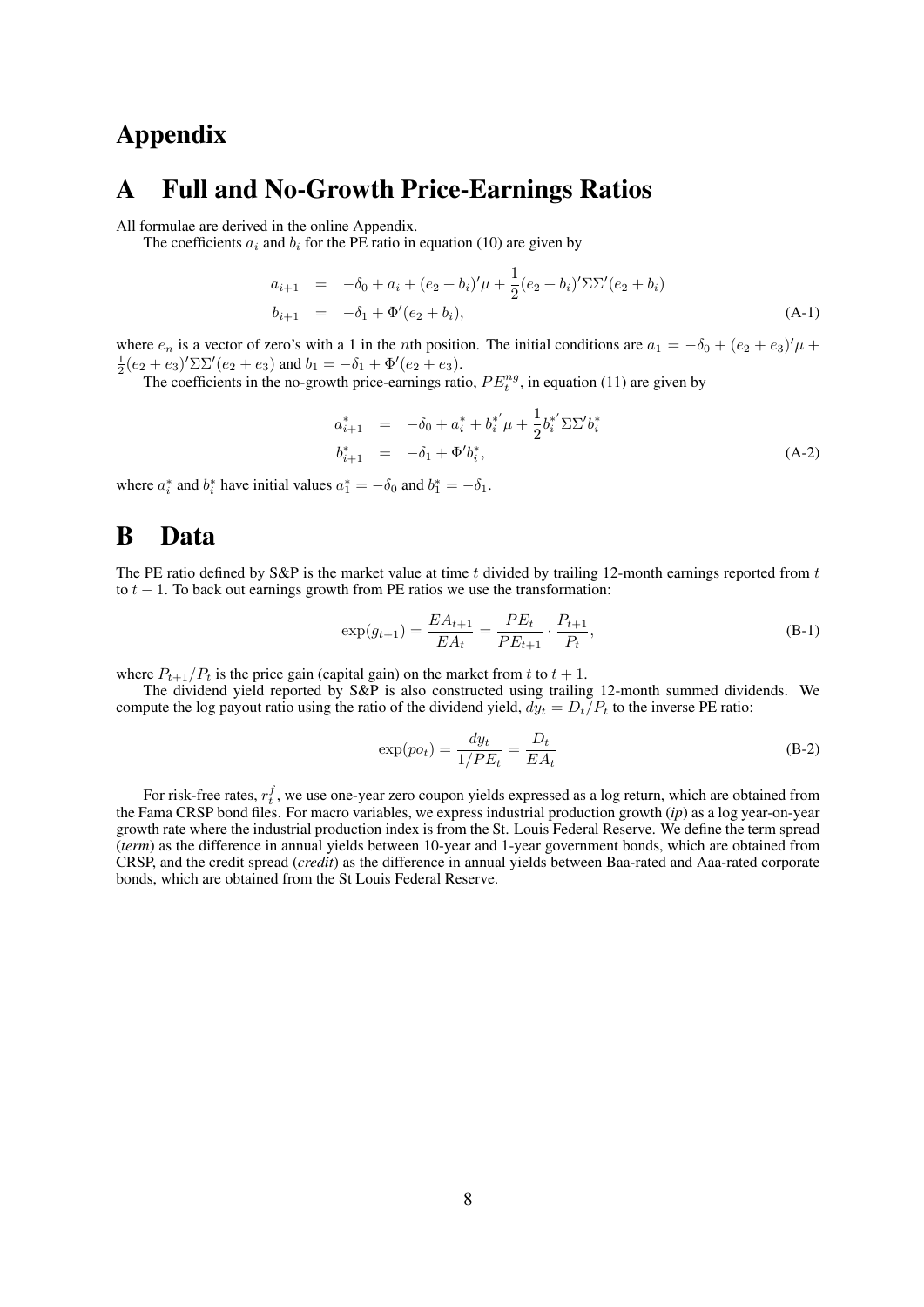# References

- [1] Ang, A., and J. Liu, 2001, "A General Affine Earnings Valuation Model," *Review of Accounting Studies*, 6, 397-425.
- [2] Bakshi, G., and Z. Chen, 2005, "Stock Valuation in Dynamic Economies," *Journal of Financial Markets*, 8, 115-151.
- [3] Bansal, R., and A. Yaron, 2004, "Risk for the Long Run: A Potential Resolution of Asset Pricing Puzzles," *Journal of Finance*, 59, 1481-1509.
- [4] Bekaert, G., E. Engstrom, and S. Grenadier, 2010, "Stock and Bond Returns with Moody Investors," *Journal of Empirical Finance*, 17, 867-894.
- [5] van Binsbergen, J., and R. S.J. Koijen, 2010, "Predictive Regressions: A Present-Value Approach," *Journal of Finance*, 65, 1439-1471.
- [6] Bodie, Z., A. Kane, and A. J. Marcus, 2009, *Investments*, 8th ed., McGraw-Hill/Irwin, New York, NY.
- [7] Campbell, J. Y., and R. J. Shiller, 1988, "The Dividend-Price Ratio and Expectations of Future Dividends and Discount Factors," *Review of Financial Studies*, 1, 3, 195-228.
- [8] Claus, J., and J. Thomas, 2001, "Equity Premia as Low as Three Percent? Evidence from Analysts' Earnings Forecasts for Domestic and International Stock Markets," *Journal of Finance*, 56, 1629-1666.
- [9] Fama, E. F., and K. R. French, 2002, "The Equity Premium," *Journal of Finance*, 57, 637-659.
- [10] Jagannathan, R., E. R. McGrattan, and A. Scherbina, 2001, "The Declining U.S. Equity Premium," *Quarterly Review Federal Reserve Bank of Minneapolis*, 24, 3-19.
- [11] Miller, M. H., and F. Modigliani, 1961, "Dividend Policy, Growth, and the Valuation of Shares," *Journal of Business*, 34, 411-433.
- [12] Vuolteenaho, T., 2002, "What Drives Firm-Level Stock Returns?" *Journal of Finance*, 58, 233-264.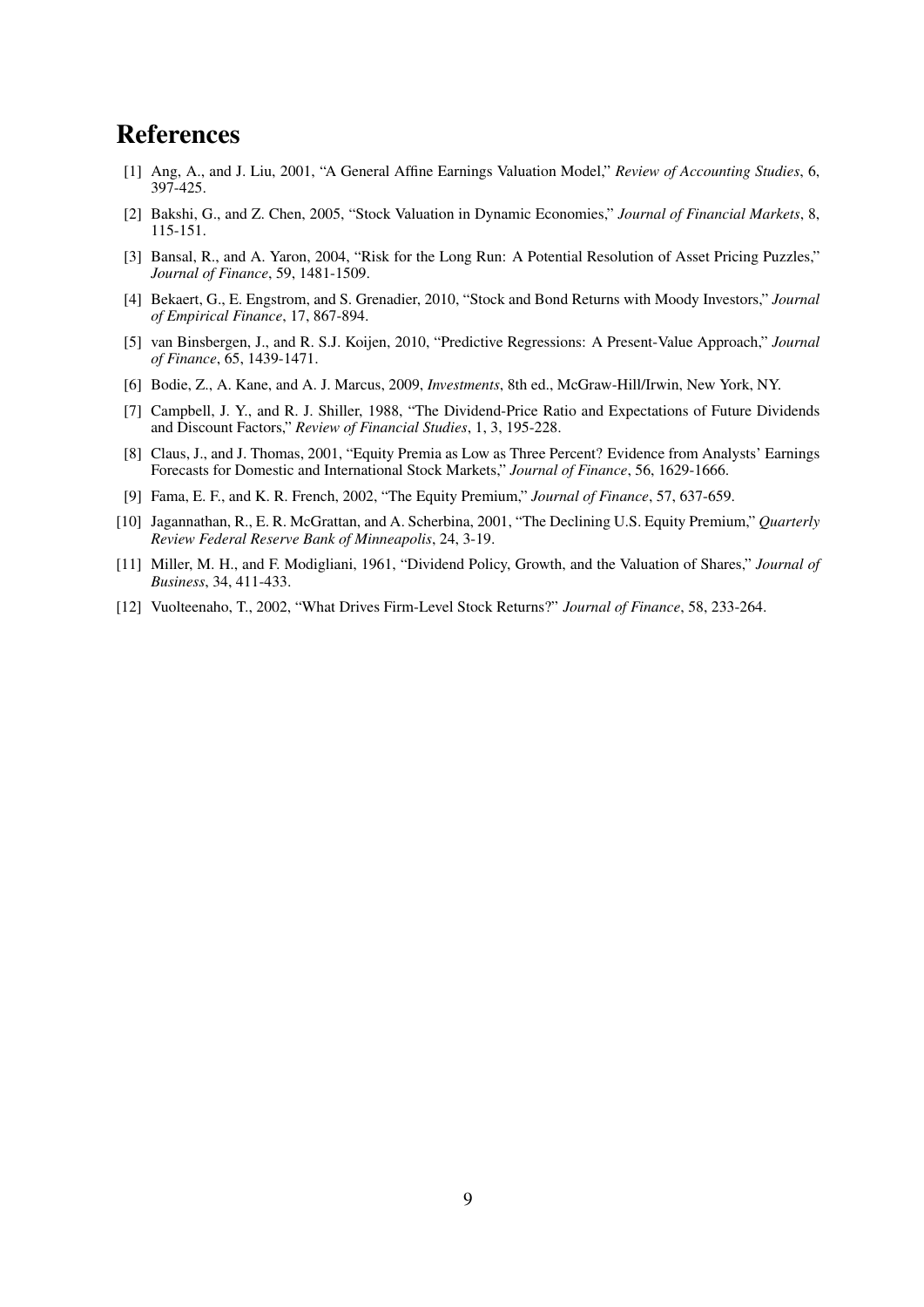|                                     | $r^{f}$  | $\mathfrak{g}$ | po       | ip                | term     |          |  |  |
|-------------------------------------|----------|----------------|----------|-------------------|----------|----------|--|--|
| Discount Rate Parameters $\delta_1$ |          |                |          |                   |          |          |  |  |
|                                     | 0.325    | 0.381          | 0.164    | $-1.283$          | 1.203    | 1        |  |  |
|                                     | (0.775)  | (0.121)        | (0.088)  | (0.238)           | (1.728)  |          |  |  |
| VAR Parameter $\Phi$                |          |                |          |                   |          |          |  |  |
| $r^{f}$                             | 0.863    | 0.026          | 0.012    | $-0.005$          | 0.088    | $\Omega$ |  |  |
|                                     | (0.089)  | (0.008)        | (0.012)  | (0.033)           | (0.191)  |          |  |  |
| $\mathfrak{g}$                      | 0.917    | 0.628          | 0.650    | 0.115             | 3.677    | 0        |  |  |
|                                     | (1.385)  | (0.353)        | (0.426)  | (0.362)           | (3.446)  |          |  |  |
| po                                  | $-0.771$ | $-0.514$       | 0.303    | 0.045             | $-2.805$ | $\Omega$ |  |  |
|                                     | (1.292)  | (0.328)        | (0.415)  | (0.360)           | (3.131)  |          |  |  |
| ip                                  | $-0.244$ | 0.096          | 0.071    | $-0.169$          | 0.908    | 0        |  |  |
|                                     | (0.237)  | (0.057)        | (0.041)  | (0.108)           | (0.737)  |          |  |  |
| term                                | 0.021    | $-0.017$       | $-0.003$ | $-0.025$          | 0.502    | 0        |  |  |
|                                     | (0.036)  | (0.005)        | (0.007)  | (0.019)           | (0.092)  |          |  |  |
| f                                   |          |                |          | $\mathbf{\Omega}$ | $\Omega$ | 0.904    |  |  |
|                                     |          |                |          |                   |          | (0.003)  |  |  |

Table 1: Parameter Estimates

Table 2: Variance Decompositions of the PE Ratio

| Data PE | 100.0%   |
|---------|----------|
|         |          |
| $r^f$   | $17.8\%$ |
| q       | 38.3%    |
| po      | 65.9%    |
| ip      | -38.6%   |
| term    | 7.5%     |
|         | 70.5%    |

Table 3: Correlations of Growth (PVGO) and No-Growth Components of the PE Ratio

|                                             | PE no growth                                                   | PE PVGO                                                        |  |
|---------------------------------------------|----------------------------------------------------------------|----------------------------------------------------------------|--|
| PE PVGO<br>Data PE                          | 0.363<br>0.421                                                 | 0.998                                                          |  |
| $r^f$<br>$\mathfrak{g}$<br>po<br>ip<br>term | $-0.353$<br>$-0.051$<br>$-0.292$<br>0.114<br>0.027<br>$-0.903$ | $-0.426$<br>$-0.766$<br>0.713<br>$-0.303$<br>0.390<br>$-0.538$ |  |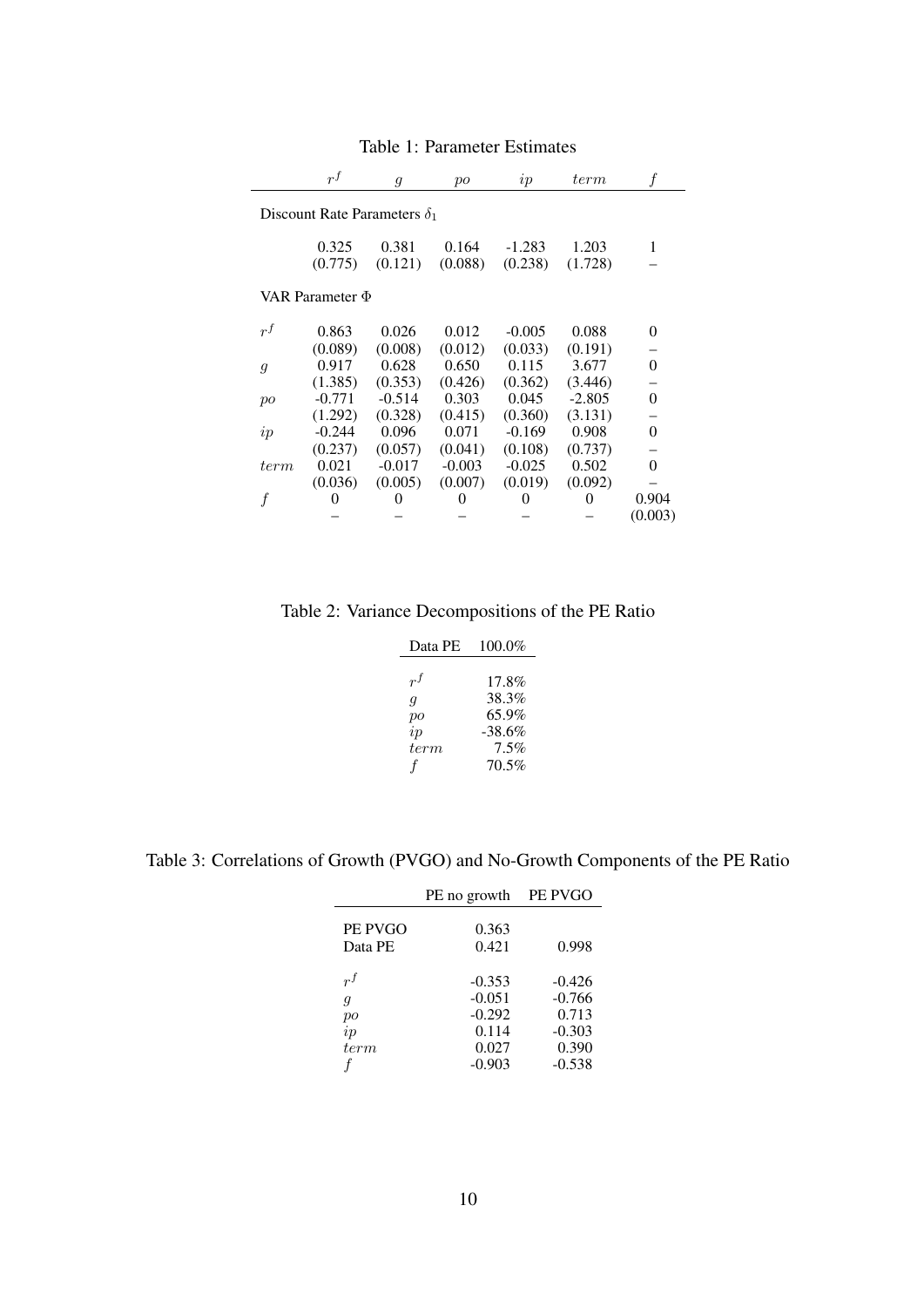

Figure 1: PE Ratios, Payout Ratios, and Dividend Yields